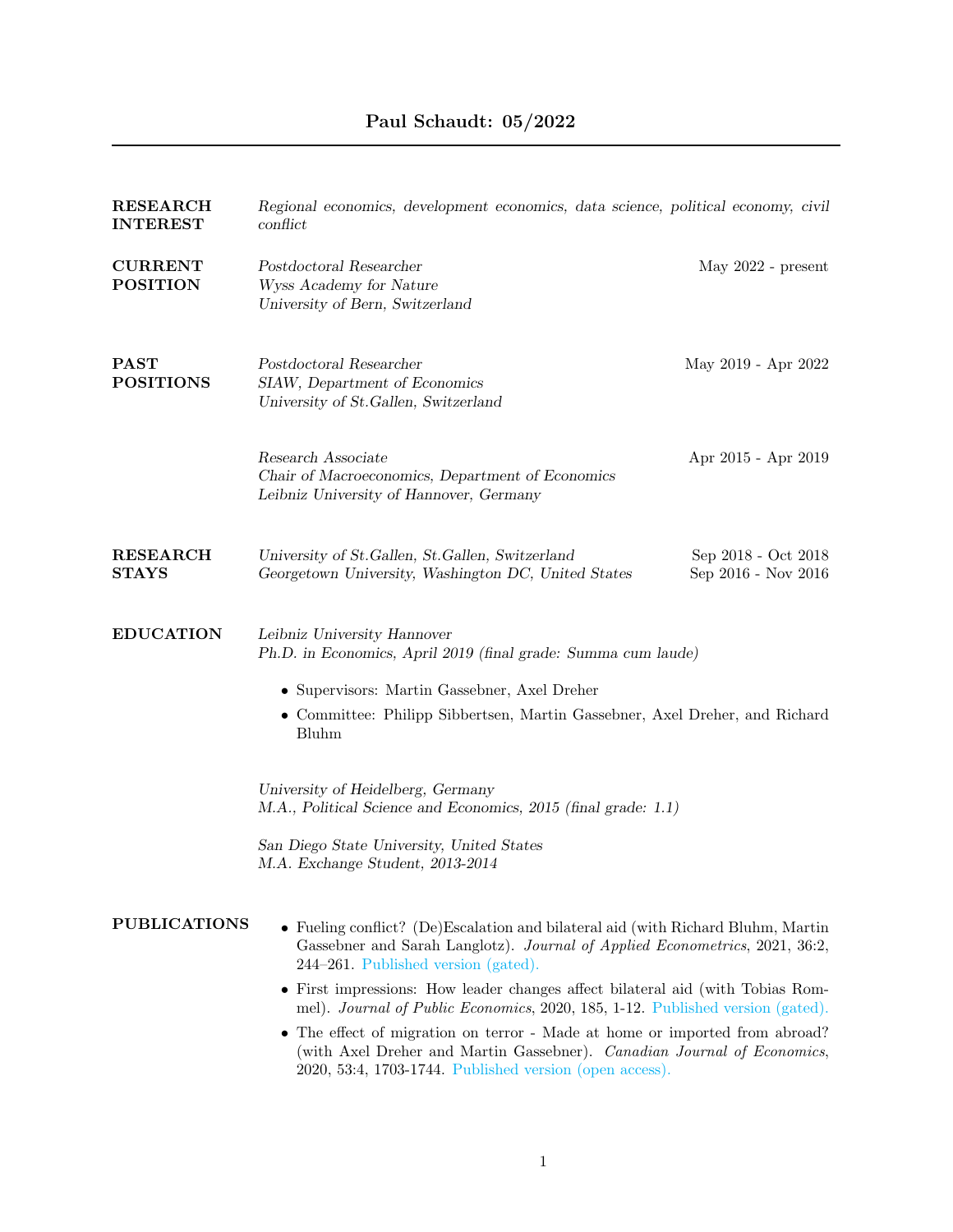| <b>PAPERS IN</b><br><b>PREPERATION</b>                      | The political geography of cities (with Richard Bluhm and Christian Lessmann).<br>11<br>University of St. Gallen Discussion Paper No. 2111. Link to latest version.                                                                                                                                                           |  |  |  |  |
|-------------------------------------------------------------|-------------------------------------------------------------------------------------------------------------------------------------------------------------------------------------------------------------------------------------------------------------------------------------------------------------------------------|--|--|--|--|
|                                                             | [2] Ethnofederalism and ethnic voting (with Richard Bluhm and Roland Hodler).<br>$CESifo\ Working\ paper\ No.\ 9314.$ Link to latest version.                                                                                                                                                                                 |  |  |  |  |
|                                                             | [3] Local majorities: How administrative divisions shape comparative development<br>(with Richard Bluhm and Roland Hodler). University of St. Gallen Discussion<br><i>Paper No. 2110.</i> Link to latest version.                                                                                                             |  |  |  |  |
|                                                             | 4 Armed groups in conflict: Competition and political violence in Pakistan (with<br>Martin Gassebner and Melvin H. L. Wong). CESifo Working Paper No. 8372.<br>Link to latest version.                                                                                                                                        |  |  |  |  |
| <b>SERVICE</b>                                              | <b>PROFESSIONAL</b> Refereeing: Journal of Conflict Resolution, Journal of Peace Research, Empirical Eco-<br>nomics, Review of International Organization, African Development Review, Euro-<br>pean Journal of Political Economy, German Economic Review, Conflict Management<br>and Peace Science, Social Science Quarterly |  |  |  |  |
|                                                             | Workshops: Coordinator of Doctoral Workshop German Economic Association Re-<br>search Group on Development Economics 2016 (Hannover, Germany), Co-organizer<br>4th Conference of the Development Economics Network Switzerland (St. Gallen, Switzer-<br>land)                                                                 |  |  |  |  |
| <b>INVITED</b><br>TALKS,<br>CONFERENCES,<br><b>SEMINARS</b> | <b>2022:</b> Conference of the European Public Choice Society (Braga, Portugal), CSAE,<br>(Oxford, United Kingdom / virtual)                                                                                                                                                                                                  |  |  |  |  |
|                                                             | <b>2021:</b> Economics seminar (Université de Fribourg, Switzerland), HiCN (Goettin-<br>gen, Germany / virtual), Beyond Basic Questions Workshop (Nuremberg, Germany),<br>EEA-ESEM (Copenhagen, Denmark / virtual), 10th European Meeting of the Urban                                                                        |  |  |  |  |

Economics Association (Copenhagen, Denmark / virtual), Conference of the European Public Choice Society (Lille, France / virtual)

2020: Economics seminar (University of Bergen, Norway), Cities and Development Workshop, Harvard University (virtual), 2020 Virtual Meeting of the Urban Economics Association, Swiss Workshop on Political Economy and Development (Weggis, Switzerland), Development Economics Network Switzerland (St.Gallen, Switzerland)

2019: GlaD seminar (University of Hannover, Germany), Development Economics Network Switzerland (Zurich, Switzerland), Beyond Basic Questions Workshop (Kiel, Germany), Annual International Conference of the German Economic Association Research Group on Development Economics (Berlin, Germany), Workshop on Geodata and Economics (Hamburg, Germany), Conference of the European Public Choice Society (Jerusalem, Israel)

2018: ISF Workshop - Domestic Political Changes and International Agreements, (Haifa, Israel), Beyond Basic Questions Workshop (Gengenbach, Germany), Annual International Conference of the German Economic Association Research Group on Development Economics (Zurich, Switzerland), Workshop on Geodata and Economics (Braunschweig, Germany), International Conference on Globalization and Development (Goettingen, Germany)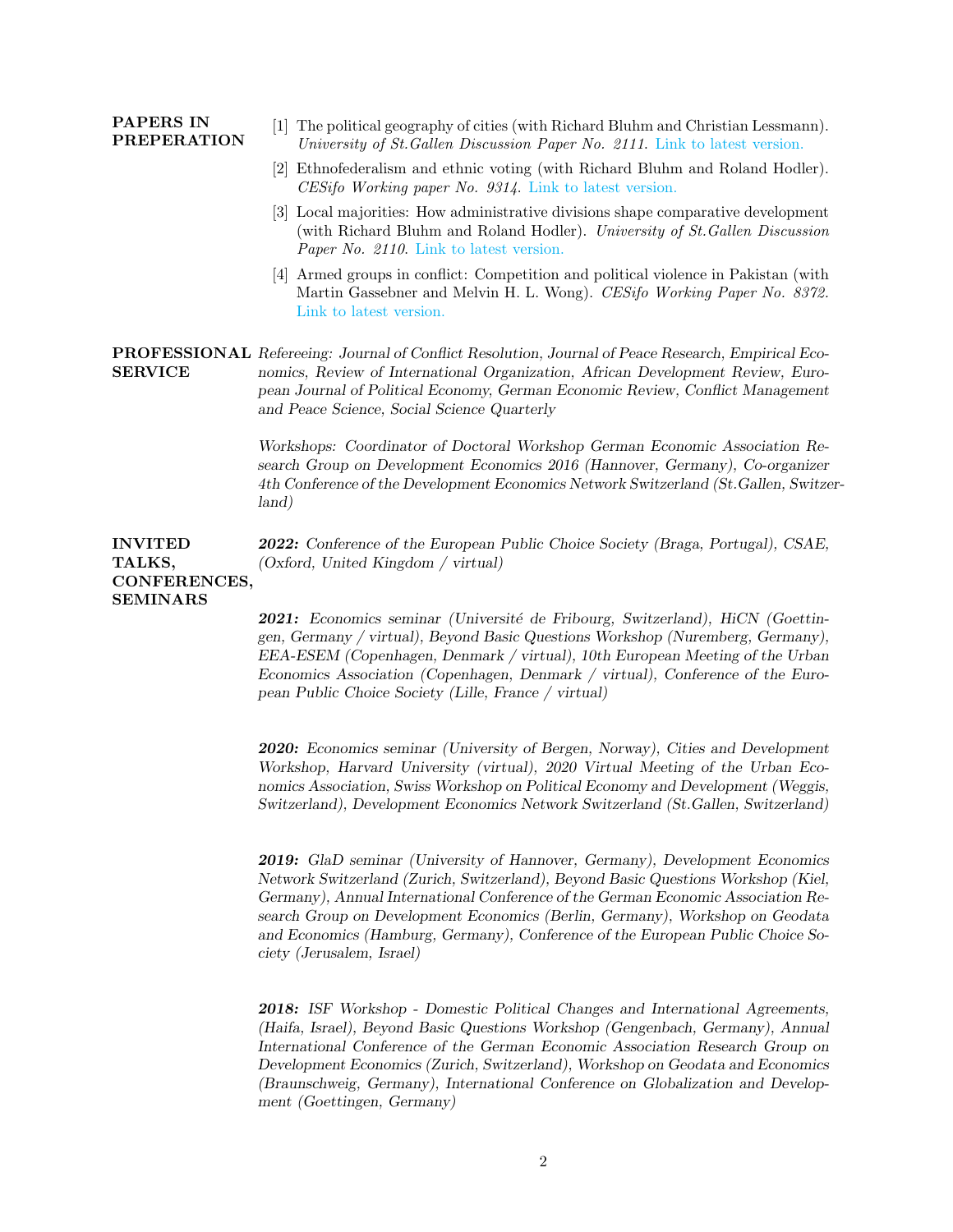| 2017: Annual Conference on Immigration in OECD Countries (Paris, France), CE-  |
|--------------------------------------------------------------------------------|
| Sifo Workshop on Political Economy (Dresden, Germany), IPES (Austin, United    |
| States), EEA (Lisbon, Portugal), Annual International Conference of the German |
| Economic Association Research Group on Development Economics (Goettingen, Ger- |
| many), EPCS (Budapest, Hungary)                                                |

2016: CESifo Workshop on Political Economy (Dresden, Germany), VSB Department of Economics Seminar Series (Villanova University, United States), Silvaplana Workshop in Political Economy (Pontresina, Switzerland), Workshop on Geospatial Analysis of Disasters (Heidelberg, Germany), Beyond Basic Question Workshop (Salzburg, Austria), Annual International Conference of the German Economic Association Research Group on Development Economics (Heidelberg, Germany), EPCS (Freiburg, Germany), PEIO (Salt Lake City, United States)

2015: CESifo Workshop on Political Economy (Dresden, Germany), Doctoral Workshop German Economic Association Research Group on Development Economics (Zurich, Switzerland), Beyond Basic Questions Workshop (Hannover, Germany)

GRANTS International Postdoctoral Fellowship (IPF) University of St.Gallen

DFG-Doctoral Stipend: Membership in the Research and Training Group 1723 "Globalization and Development", 3 year duration TVL-13 65% Position.

IP@Leibniz stipend for a research stay at Georgetown University, funded by the DAAD & BMBF

IP@Leibniz stipend for a research stay at the University of St.Gallen, funded by the DAAD & BMBF

**TEACHING** EXPERIENCE/ **SUPERVISION** University of St.Gallen, Switzerland Supervision • MA Theses

## Seminars

|  | $\bullet$ Ethnic Politics and Economic Development in Africa (MSc) |  |  |  |  |  |  |  | $2020 - 2022$ |  |  |
|--|--------------------------------------------------------------------|--|--|--|--|--|--|--|---------------|--|--|
|--|--------------------------------------------------------------------|--|--|--|--|--|--|--|---------------|--|--|

• Spring Project: Conflicts in Africa (BA)

Leibniz University Hannover, Germany

| Lectures |  |  |
|----------|--|--|
|          |  |  |

| • Introduction to Macroeconomics $(BSc)$   | 2018          |  |
|--------------------------------------------|---------------|--|
| Seminars                                   |               |  |
| • Current Topics in Macroeconomics $(BSc)$ | $2016 - 2019$ |  |
|                                            | റവ പ          |  |

• Empirical Economics (MSc) 2018

Tutorials